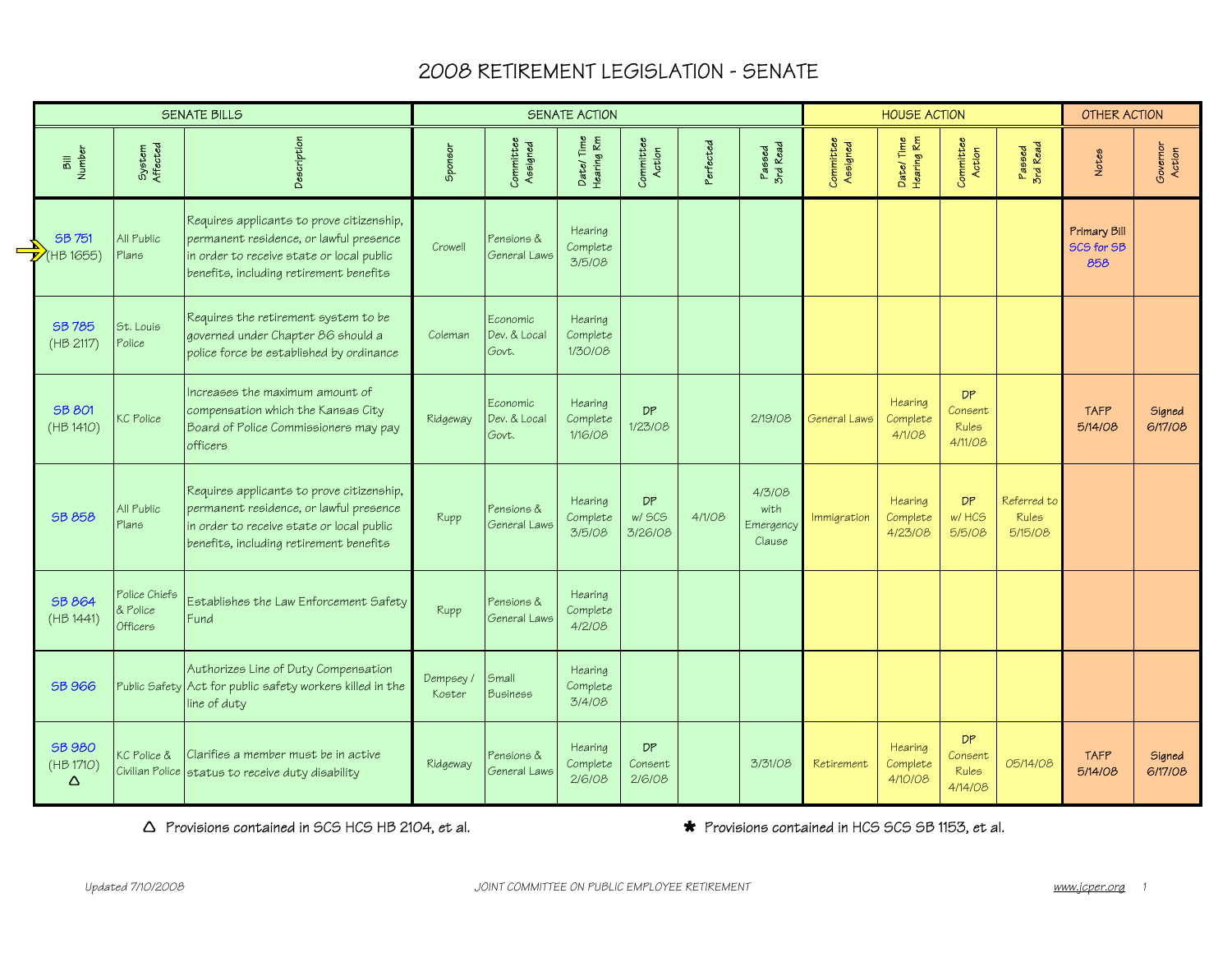# 2008 RETIREMENT LEGISLATION - SENATE

|                                  |                        | <b>SENATE BILLS</b>                                                                                                                                                                         |         |                            | <b>SENATE ACTION</b>           |                         |                              |                                        |                       | <b>HOUSE ACTION</b>            |                                   |                         | OTHER ACTION                                             |                    |
|----------------------------------|------------------------|---------------------------------------------------------------------------------------------------------------------------------------------------------------------------------------------|---------|----------------------------|--------------------------------|-------------------------|------------------------------|----------------------------------------|-----------------------|--------------------------------|-----------------------------------|-------------------------|----------------------------------------------------------|--------------------|
| Bill<br>Number                   | System<br>Affected     | Description                                                                                                                                                                                 | Sponsor | Committee<br>Assigned      | Date/Time<br>Hearing Rm        | Committee<br>Action     | Perfected                    | Passed<br>3rd Read                     | Committee<br>Assigned | Date/Time<br>Hearing Rm        | Committee<br>Action               | Paeed<br>3rd Read       | <b>Notes</b>                                             | Governor<br>Action |
| <b>SB 994</b><br>(HB 1774)<br>Δ  | <b>PSRS</b>            | Modifies annual compensation cap during<br>final average salary period                                                                                                                      | Crowell | Pensions &<br>General Laws | Hearing<br>Complete<br>2/6/08  | DP<br>w/ SCS<br>2/6/08  | 2/13/08                      | 2/18/08<br>with<br>Emergency<br>Clause | General Laws          | Hearing<br>Complete<br>4/22/08 | DP<br>w/ HCS<br>Rules<br>5/1/08   | On 3rd Read<br>Calendar |                                                          |                    |
| <b>SB 997</b><br>Δ               | Police & Fire<br>Plans | Removes certain insurance investment<br>restrictions relative to municipal police &<br>fire retirement plans                                                                                | Crowell | Pensions &<br>General Laws | Hearing<br>Complete<br>2/6/08  | DP<br>2/6/08            | On<br>Perfection<br>Calendar |                                        |                       |                                |                                   |                         |                                                          |                    |
| SB 1042<br>(HB 1902)<br>Δ        | PSRS /<br><b>PEERS</b> | Allows PSRS members age 75 & over by<br>01/01/09 to receive additional \$5<br>monthly times years of service & PEERS<br>members to receive additional \$3<br>monthly times years of service | McKenna | Pensions &<br>General Lawe | Hearing<br>Complete<br>2/20/08 |                         |                              |                                        |                       |                                |                                   |                         |                                                          |                    |
| <b>SB1063</b>                    | Sheriffs'              | Establishes the Public Safety<br>Enhancement Fund<br>Requires the deposit of \$3, from the<br>proposed \$15 Sheriff service charge, to<br>the Sheriff's Retirement System                   | Koster  | Pensions &<br>General Laws |                                |                         |                              |                                        |                       |                                |                                   |                         |                                                          |                    |
| SB 1092                          | <b>PSRS</b>            | Educational compensation legislation                                                                                                                                                        | Engler  | Education                  | Hearing<br>Complete<br>3/5/08  |                         |                              |                                        |                       |                                |                                   |                         |                                                          |                    |
| <b>SB 1152</b>                   | <b>PSRS</b>            | Educational compensation legislation                                                                                                                                                        | Crowell | Education                  | Hearing<br>Complete<br>3/5/08  |                         |                              |                                        |                       |                                |                                   |                         |                                                          |                    |
| <b>SB 1153</b><br>(HB 1972)<br>Δ | <b>PSRS</b>            | Prohibits non-profit educational<br>association or organization employees<br>hired after 6/30/09 from PSRS/PEERS<br>membership                                                              | Crowell | Pensions &<br>General Lawe | Hearing<br>Complete<br>3/12/08 | DP<br>w/ SCS<br>3/12/08 |                              | 4/2/08                                 | Retirement            | Hearing<br>Complete<br>4/10/08 | DP<br>Consent<br>Rules<br>4/14/08 | 05/14/08                | On Senate<br>Consent<br>Calendar<br>with House<br>Amend. |                    |

 $\Delta$  Provisions contained in SCS HCS HB 2104, et al.  $\bullet$  Provisions contained in HCS SCS SB 1153, et al.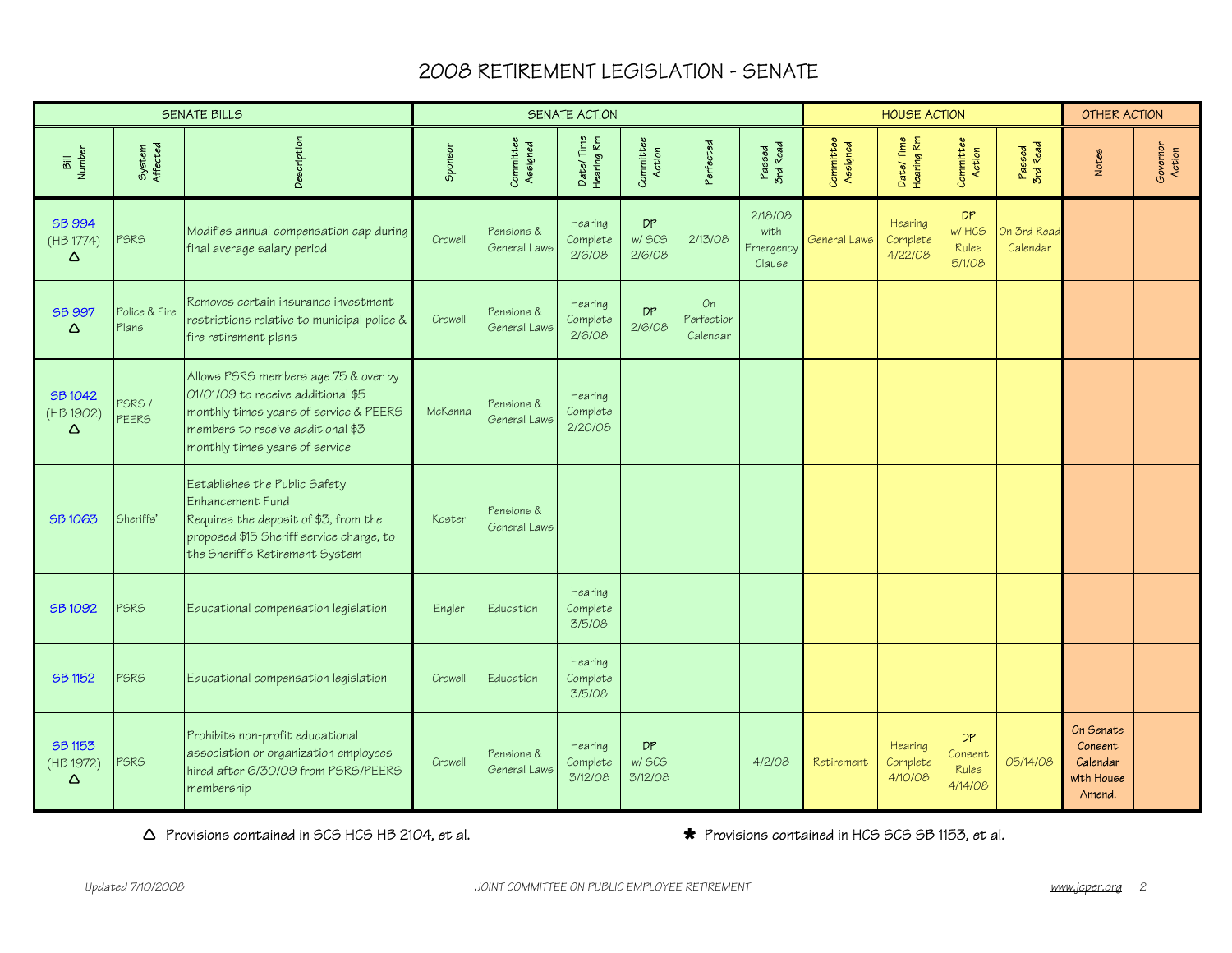## 2008 RETIREMENT LEGISLATION - SENATE

|                                       |                     | <b>SENATE BILLS</b>                                                                                                                                                          |         |                            | <b>SENATE ACTION</b>           |                     |           |                    |                       | <b>HOUSE ACTION</b>     |                     |                    | OTHER ACTION                      |                    |
|---------------------------------------|---------------------|------------------------------------------------------------------------------------------------------------------------------------------------------------------------------|---------|----------------------------|--------------------------------|---------------------|-----------|--------------------|-----------------------|-------------------------|---------------------|--------------------|-----------------------------------|--------------------|
| Bill<br>Number                        | System<br>Affected  | Description                                                                                                                                                                  | Sponsor | Committee<br>Assigned      | Date/Time<br>Hearing Rm        | Committee<br>Action | Perfected | Passed<br>3rd Read | Committee<br>Assigned | Date/Time<br>Hearing Rm | Committee<br>Action | Passed<br>3rd Read | Notes                             | Governor<br>Action |
| <b>SB 1154</b><br>(HB 1973)<br>△ ★    | PSRS                | Allows for indemnification of Board of<br>Trustees                                                                                                                           | Crowell | Pensions &<br>General Laws | Hearing<br>Complete<br>3/12/08 |                     |           |                    |                       |                         |                     |                    |                                   |                    |
| SB 1155<br>(HB 2056)<br>$\triangle$ * | PSRS                | Allows the co-mingling of funds for<br>investment purposes                                                                                                                   | Crowell | Pensions &<br>General Laws | Hearing<br>Complete<br>3/12/08 |                     |           |                    |                       |                         |                     |                    |                                   |                    |
| SB 1156<br>(HB 2104)<br>△ ★           | PSRS                | PSRS / PEERS cleanup provisions                                                                                                                                              | Crowell | Pensions &<br>General Laws | Hearing<br>Complete<br>3/12/08 |                     |           |                    |                       |                         |                     |                    |                                   |                    |
| <b>SB1186</b>                         | All Public<br>Plans | Requires applicants to prove citizenship,<br>permanent residence, or lawful presence<br>in order to receive state or local public<br>benefits, including retirement benefits | Engler  | Pensions &<br>General Laws | Hearing<br>Complete<br>3/5/08  |                     |           |                    |                       |                         |                     |                    | Primary Bill<br>SCS for SB<br>858 |                    |
| SB 1203<br>(HB 1677)                  | <b>LAGERS</b>       | Allows political subdivisions to elect to<br>cover certain support personnel as police<br>or fire members.                                                                   | Rupp    | Pensions &<br>General Laws | Hearing<br>Complete<br>3/12/08 | DP<br>4/9/08        |           |                    |                       |                         |                     |                    |                                   |                    |

 $\triangle$  Provisions contained in SCS HCS HB 2104, et al.  $\bullet$  Provisions contained in HCS SCS SB 1153, et al.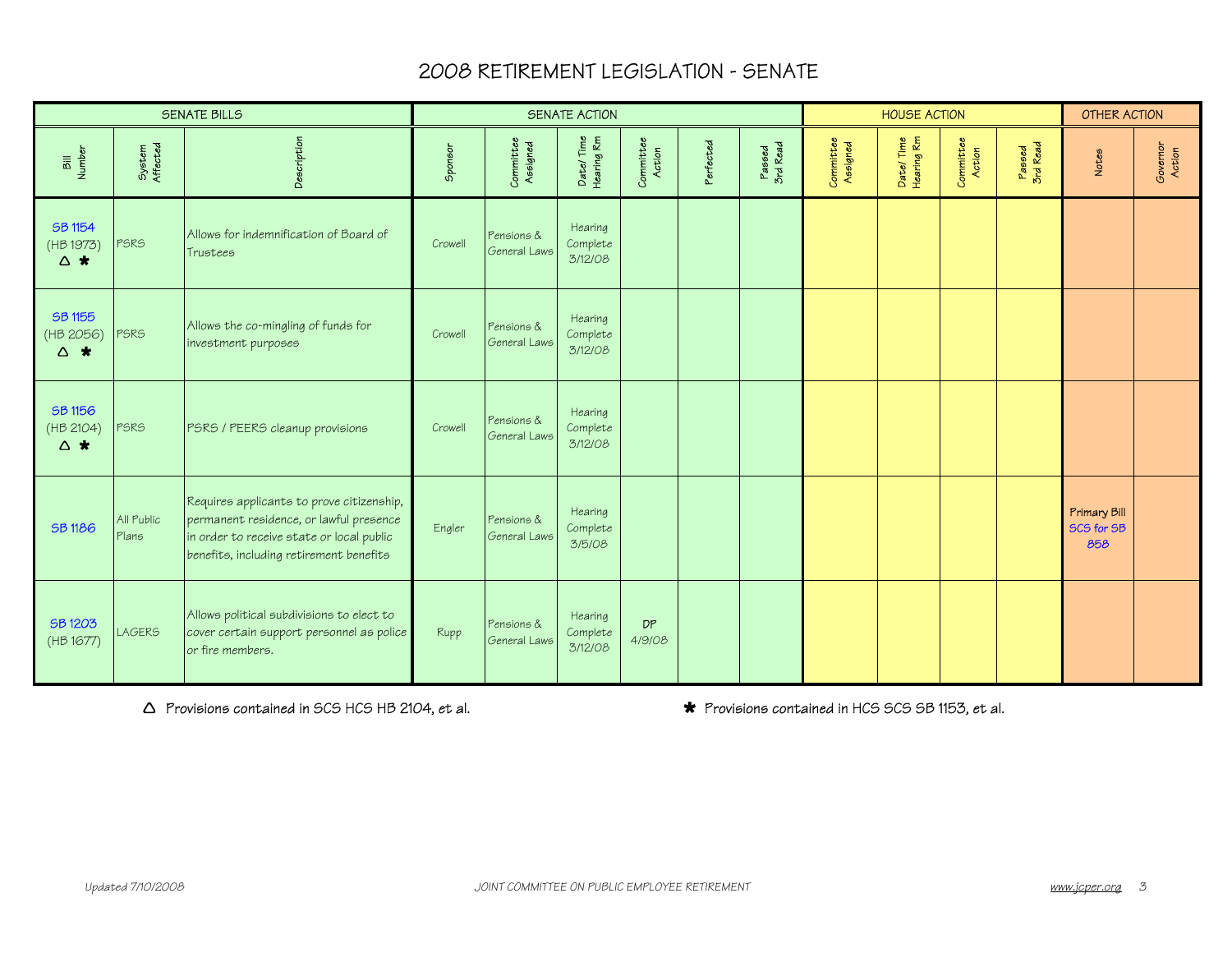|                            |                                       | <b>HOUSE BILLS</b>                                                                                                         |                   |                                | <b>HOUSE ACTION</b>            |                                                 |           |                                       |                            | <b>SENATE ACTION</b>           |                                      |                            |                                          | <b>OTHER ACTION</b> |
|----------------------------|---------------------------------------|----------------------------------------------------------------------------------------------------------------------------|-------------------|--------------------------------|--------------------------------|-------------------------------------------------|-----------|---------------------------------------|----------------------------|--------------------------------|--------------------------------------|----------------------------|------------------------------------------|---------------------|
| Bill<br>Number             | System<br>Affected                    | Description                                                                                                                | Sponsor           | Committee<br>Assigned          | Date/Time<br>Hearing Rm        | Committee<br>Action                             | Perfected | Passed<br>3rd Read                    | Committee<br>Assigned      | Date/Time<br>Hearing Rm        | Committee<br>Action                  | Passed<br>3rd Read         | Notes                                    | Governor<br>Action  |
| <b>HB 1410</b><br>(5B 801) | KC Police                             | Increases the maximum amount of<br>compensation which the Kansas City<br>Board of Police Commissioners may pay<br>officers | Flook & Pratt     | Crime Prev. &<br>Public Safety | Hearing<br>Complete<br>2/19/08 | <b>DP</b><br>Consent<br><b>Rules</b><br>2/21/08 | 2/29/08   | 3/13/08                               | Economic<br>Development    | Hearing<br>Complete<br>4/2/08  | DP<br>Consent<br>4/9/08              | On 3rd<br>Read<br>Calendar |                                          |                     |
| <b>HB 1412</b>             | KC Police                             | Increases the maximum amount of<br>compensation which the Kansas City<br>Board of Police Commissioners may pay<br>officers | Silvey &<br>Pratt | Crime Prev. &<br>Public Safety |                                |                                                 |           |                                       |                            |                                |                                      |                            |                                          |                     |
| <b>HB 1441</b><br>(5B 864) | Police Chiefs<br>& Police<br>Officers | Establishes the Law Enforcement<br>Safety Fund                                                                             | Roorda &<br>Lampe | Crime Prev. &<br>Public Safety |                                |                                                 |           |                                       |                            |                                |                                      |                            |                                          |                     |
| <b>HB 1490</b><br>△ ★      | <b>LAGERS</b>                         | Miscellaneous provisions relative to<br>PLSO, benefit options, IRC conformance<br>language, and duty death payments        | Deeken            | Retirement                     | Hearing<br>Complete<br>1/31/08 | <b>DP</b><br>Consent<br><b>Rules</b><br>2/21/08 | 2/29/08   | Laid over<br>3/6/08<br>On 3rd<br>Read |                            |                                |                                      |                            |                                          |                     |
| <b>HB 1545</b>             | MOSERS /<br><b>MPERS</b>              | Modifies COLA calculation from 80% to<br>100% of CPI                                                                       | Bruns &<br>Skaggs | Retirement                     | Hearing<br>Complete<br>1/31/08 |                                                 |           |                                       |                            |                                |                                      |                            |                                          |                     |
| <b>HB 1574</b><br>△ ★      | Sheriffs'                             | Increases death benefits from \$10,000<br>to \$20,000 for active members                                                   | Jones &<br>Parson | Retirement                     | Hearing<br>Complete<br>1/31/08 | <b>DP</b><br>Consent<br><b>Rules</b><br>2/21/08 | 2/29/08   | 4/2/08                                | Pensions &<br>General Laws | Hearing<br>Complete<br>4/15/08 | <b>DP</b><br><b>w/SCS</b><br>4/15/08 |                            | Primary<br><b>Bill</b><br><b>HB 2104</b> |                     |
| <b>HB1630</b>              | Public<br>Safety                      | Authorizes Line of Duty Compensation<br>Act for public safety workers killed in the<br>line of duty                        | <b>Bruns</b>      | Crime Prev. &<br>Public Safety |                                |                                                 |           |                                       |                            |                                |                                      |                            |                                          |                     |

 $\triangle$  Provisions contained in SCS HCS HB 2104, et al.  $\bullet$  **\*** Provisions contained in HCS SCS SB 1153, et al.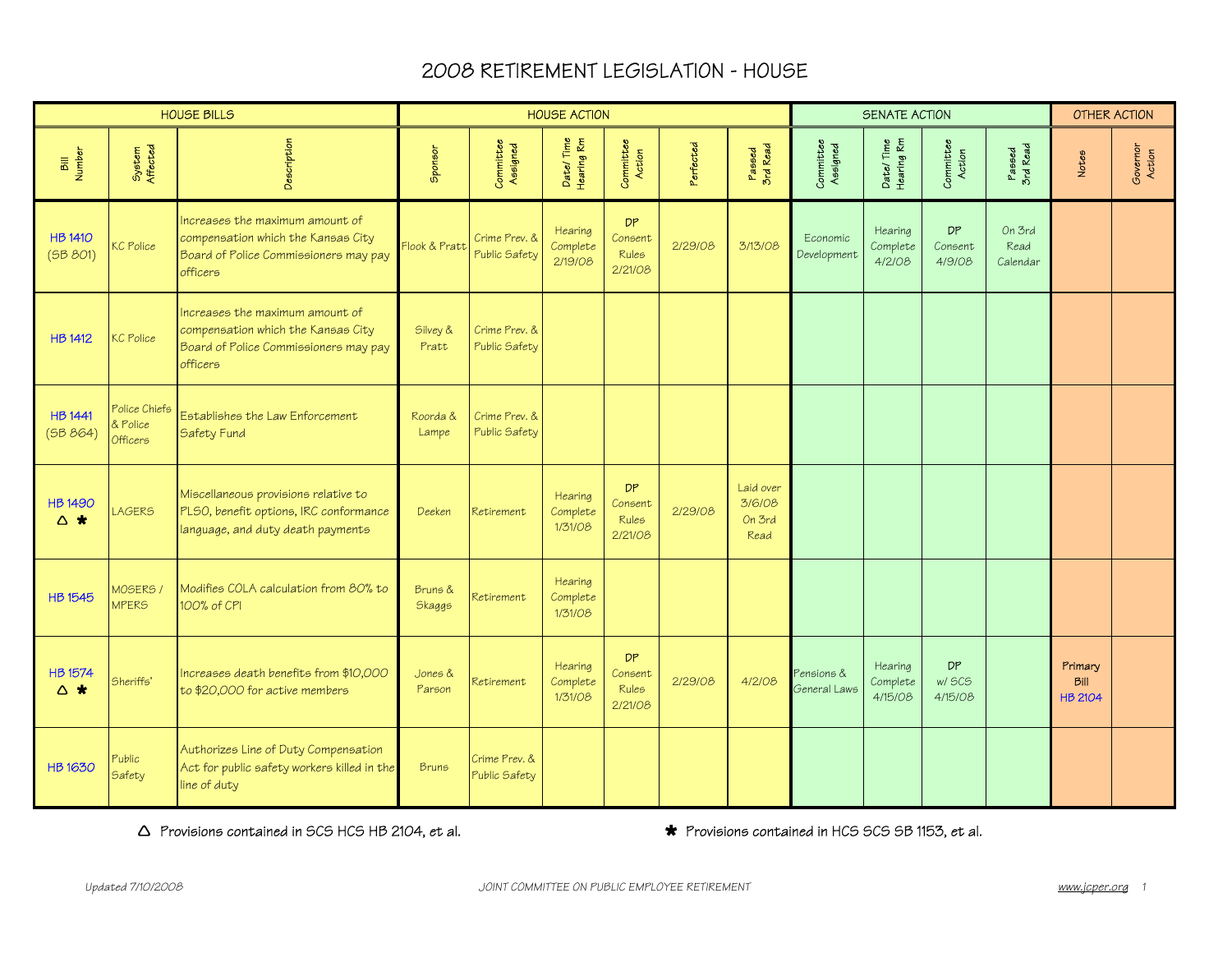|                                        |                     | <b>HOUSE BILLS</b>                                                                                                                                                           |                    |                        | <b>HOUSE ACTION</b>            |                                                    |                    |                                        |                            | <b>SENATE ACTION</b>           |                          |                                              |                                          | OTHER ACTION       |
|----------------------------------------|---------------------|------------------------------------------------------------------------------------------------------------------------------------------------------------------------------|--------------------|------------------------|--------------------------------|----------------------------------------------------|--------------------|----------------------------------------|----------------------------|--------------------------------|--------------------------|----------------------------------------------|------------------------------------------|--------------------|
| Bill<br>Number                         | System<br>Affected  | Description                                                                                                                                                                  | Sponsor            | Committee<br>Assigned  | Date/Time<br>Hearing Rm        | Committee<br>Action                                | Perfected          | Passed<br>3rd Read                     | Committee<br>Assigned      | Date/Time<br>Hearing Rm        | Committee<br>Action      | Passed<br>3rd Read                           | Notes                                    | Governor<br>Action |
| <b>HB1655</b><br>(5B 751)              | All Public<br>Plans | Requires applicants to prove citizenship,<br>permanent residence, or lawful presence<br>in order to receive state or local public<br>benefits, including retirement benefits | Nance              | Immigration            |                                |                                                    |                    |                                        |                            |                                |                          |                                              |                                          |                    |
| <b>HB1669</b>                          | <b>MOSERS</b>       | Allows two years of military service<br>credit for members with 10 or more<br>vears of service                                                                               | Jones              | Retirement             | Hearing<br>Complete<br>2/14/08 |                                                    |                    |                                        |                            |                                |                          |                                              |                                          |                    |
| <b>HB1677</b><br>(5B1203)<br>Δ         | <b>LAGERS</b>       | Allows political subdivisions to elect to<br>cover certain support personnel as<br>police or fire members.                                                                   | Franz              | Retirement             | Hearing<br>Complete<br>3/6/08  | DP<br>Consent<br>Rules<br>3/11/08                  | 3/26/08            | 4/2/08                                 | Economic<br>Development    | Hearing<br>Complete<br>4/9/08  | DP<br>w/SCS<br>4/9/08    |                                              |                                          |                    |
| <b>HB1706</b><br>Δ                     | <b>PSRS</b>         | Clarifies that retired teachers may<br>teach full-time up to 2 years                                                                                                         | Baker              | Student<br>Achievement | Hearing<br>Complete<br>2/20/08 | <b>DP</b><br>Consent<br>Rules<br>3/12/08           | 3/27/08            | 4/2/08                                 | Pensions &<br>General Laws | Hearing<br>Complete<br>4/15/08 | DP<br>w/ SCS<br>4/15/08  |                                              | Primary<br><b>Bill</b><br><b>HB 2104</b> |                    |
| <b>HB 1710</b><br>(5B980)<br>$\Delta$  | KC Police &         | Clarifies a member must be in active<br>Civilian Police status to receive duty disability                                                                                    | Flook              | Retirement             | Hearing<br>Complete<br>3/6/08  | DP<br>Consent<br><b>Rules</b><br>3/12/08           | 3/27/08            | 4/2/08                                 | Pensions &<br>General Laws | Hearing<br>Complete<br>4/9/08  | DP<br>Consent<br>4/15/08 |                                              | <b>TAFP</b><br>5/16/08                   | Signed<br>6/17/08  |
| <b>HB 1722</b>                         | <b>PSRS</b>         | Modifies annual compensation cap<br>during final average salary period                                                                                                       | Wallace            | Education              | Hearing<br>Complete<br>2/13/08 | DP<br>w/ HCS<br><b>Rules</b><br>2/28/08            | 3/10/08<br>$W$ HA1 | 3/31/08                                | Education                  | Hearing<br>Complete<br>4/16/08 | DP<br>w/ SCS<br>4/30/08  | On 3rd<br>Read<br>Calendar<br>with<br>amends |                                          |                    |
| <b>HB 1774</b><br>(5B 994)<br>$\Delta$ | <b>PSRS</b>         | Modifies annual compensation cap<br>during final average salary period                                                                                                       | Wallace &<br>Lampe | Retirement             | Hearing<br>Complete<br>1/31/08 | DP<br>Consent<br>w/ HCS<br><b>Rules</b><br>2/12/08 | 2/19/08            | 2/25/08<br>with<br>Emergency<br>Clause | Pensions &<br>General Laws | Hearing<br>Complete<br>4/15/08 | DP<br>w/ SCS<br>4/15/08  |                                              | Primary<br>Bill<br><b>HB 2104</b>        |                    |

 $\triangle$  Provisions contained in SCS HCS HB 2104, et al.  $\bullet$  Provisions contained in HCS SCS SB 1153, et al.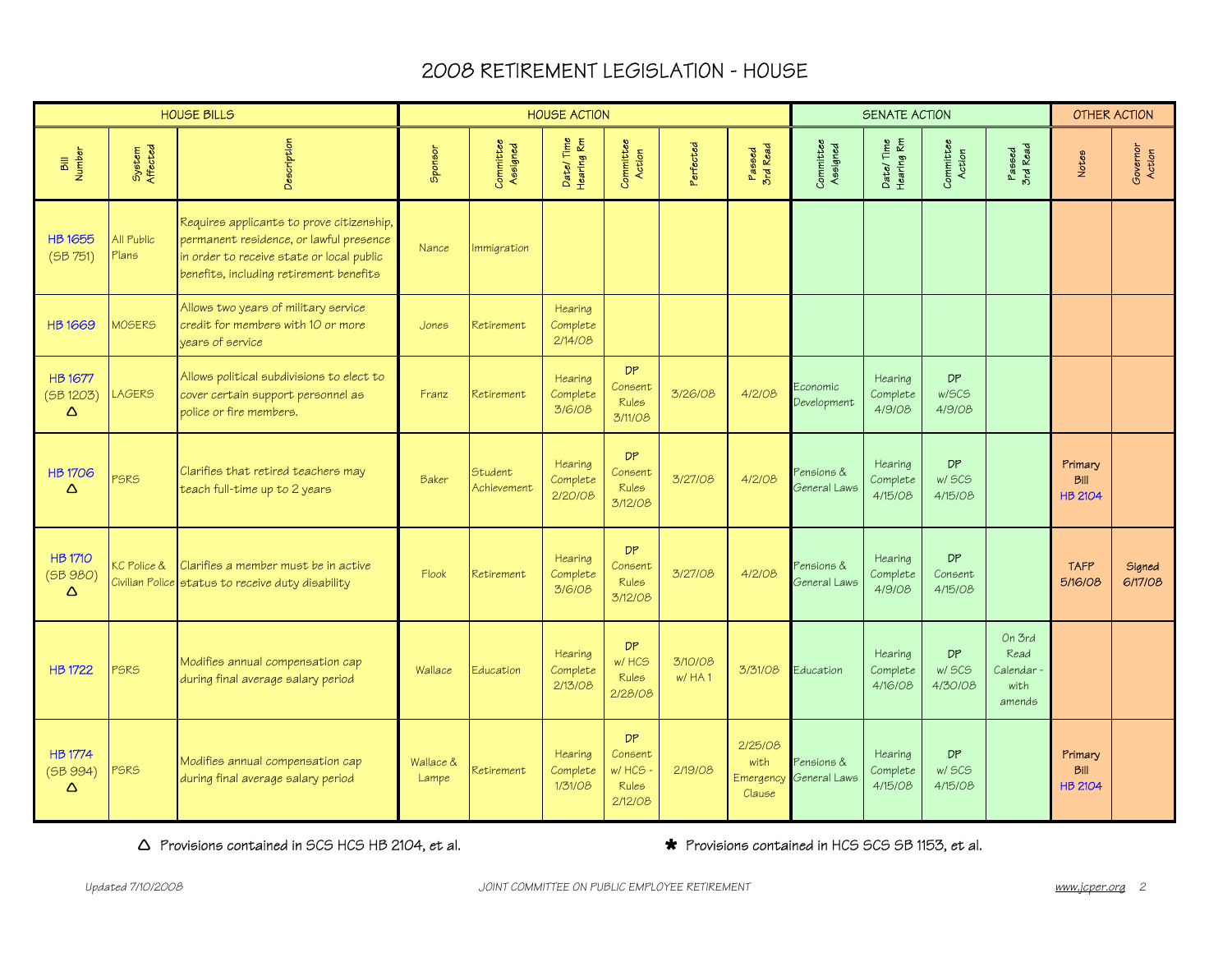|                                        |                          | <b>HOUSE BILLS</b>                                                                                                                                                                          |          |                              | <b>HOUSE ACTION</b>                                        |                                          |                              |                    |                            | <b>SENATE ACTION</b>          |                                                 |                                                                      |       | <b>OTHER ACTION</b> |
|----------------------------------------|--------------------------|---------------------------------------------------------------------------------------------------------------------------------------------------------------------------------------------|----------|------------------------------|------------------------------------------------------------|------------------------------------------|------------------------------|--------------------|----------------------------|-------------------------------|-------------------------------------------------|----------------------------------------------------------------------|-------|---------------------|
| <b>Number</b>                          | System<br>Affected       | Description                                                                                                                                                                                 | Sponsor  | Committee<br>Assigned        | Date/Time<br>Hearing Rm                                    | Committee<br>Action                      | <sup>2</sup> erfected        | Passed<br>3rd Read | Committee<br>Assigned      | Date/Time<br>Hearing Rm       | Committee<br>Action                             | Passed<br>3rd Read                                                   | Notes | Governor<br>Action  |
| <b>HB1867</b>                          | City of<br>Harrisonville | Allows for the City of Harrisonville to<br>submit to voters a retail sales tax of up<br>to .5% for public safety purposes                                                                   | Scavuzzo | Local<br>Government          | Hearing<br>Complete<br>2/27/08                             | <b>DP</b><br>w/ HCS<br>3/12/08           |                              |                    |                            |                               |                                                 |                                                                      |       |                     |
| <b>HB 1902</b><br>(5B1042)<br>$\Delta$ | PSRS /<br><b>PEERS</b>   | Allows PSRS members age 75 & over by<br>01/01/09 to receive additional \$5<br>monthly times years of service & PEERS<br>members to receive additional \$3<br>monthly times years of service | Moore    | Retirement                   | Hearing<br>Complete<br>4/10/08                             | <b>DP</b><br>w/ HCS<br>4/10/08           |                              |                    |                            |                               |                                                 |                                                                      |       |                     |
| <b>HB 1916</b>                         | <b>MOSERS</b>            | Requires state employee salaries to be<br>adjusted annually equal to the increase<br>in the CPI                                                                                             | Lampe    | Government<br><b>Affairs</b> | Hearing<br><b>Scheduled</b><br>but not<br>heard<br>4/22/08 |                                          |                              |                    |                            |                               |                                                 |                                                                      |       |                     |
| <b>HB 1954</b>                         | <b>MOSERS</b>            | Requires state employee salaries to be<br>adjusted annually equal to the increase<br>in the CPI                                                                                             | Dixon    | Government<br>Affairs        | Hearing<br>Complete<br>4/1/08                              | DP<br>Rules<br>4/22/08                   | On<br>Perfection<br>Calendar |                    |                            |                               |                                                 |                                                                      |       |                     |
| <b>HB 1961</b>                         | <b>MOSERS</b>            | Requires state employee salaries to be<br>adjusted annually equal to the increase<br>in the CPI                                                                                             | LeVota   | Government<br><b>Affairs</b> | Hearing<br>Complete<br>4/1/08                              |                                          |                              |                    |                            |                               |                                                 |                                                                      |       |                     |
| <b>HB 1972</b><br>(5B1153)<br>△ ★      | PSRS /<br>PEERS          | Prohibits non-profit educational<br>association or organization employees<br>hired after 6/30/09 from PSRS /<br>PEERS membership                                                            | Franz    | Retirement                   | Hearing<br>Complete<br>2/14/08                             | <b>DP</b><br>Consent<br>Rules<br>2/21/08 | 2/29/08                      | 4/2/08             | Pensions &<br>General Laws | Hearing<br>Complete<br>4/9/08 | <b>DP</b><br><b>w/SCS</b><br>Consent<br>4/15/08 | Removed<br>from<br>Consent<br>Calendar -<br>returned to<br>committee |       |                     |

Ì Provisions contained in SCS HCS HB 2104, et al. » Provisions contained in HCS SCS SB 1153, et al.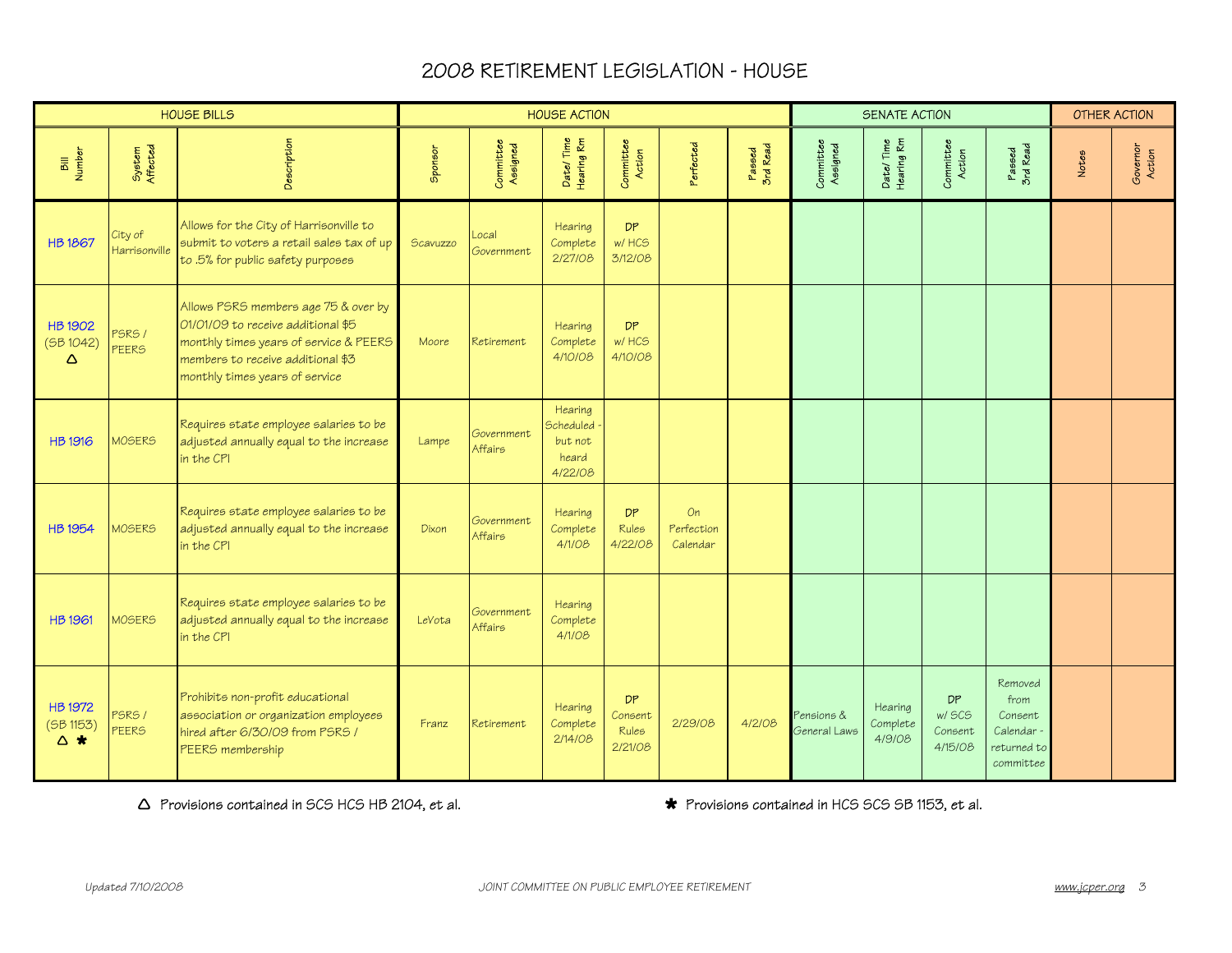|                                    |                        | <b>HOUSE BILLS</b>                                                                                                                                                                                                                                          |                 |                        | <b>HOUSE ACTION</b>            |                                                   |                                        |                    |                            | <b>SENATE ACTION</b>           |                                                  |                            |                                          | <b>OTHER ACTION</b> |
|------------------------------------|------------------------|-------------------------------------------------------------------------------------------------------------------------------------------------------------------------------------------------------------------------------------------------------------|-----------------|------------------------|--------------------------------|---------------------------------------------------|----------------------------------------|--------------------|----------------------------|--------------------------------|--------------------------------------------------|----------------------------|------------------------------------------|---------------------|
| Number                             | System<br>Affected     | Description                                                                                                                                                                                                                                                 | Sponsor         | Committee<br>Assigned  | Date/Time<br>Hearing Rm        | Committee<br>Action                               | Perfected                              | Passed<br>3rd Read | Committee<br>Assigned      | Date/Time<br>Hearing Rm        | Committee<br>Action                              | Passed<br>3rd Read         | Notes                                    | Governor<br>Action  |
| <b>HB 1973</b><br>(5B 1154)<br>△ ★ | PSRS /<br><b>PEERS</b> | Allows for indemnification of Board of<br>Trustees                                                                                                                                                                                                          | Franz           | Retirement             | Hearing<br>Complete<br>2/14/08 | DP<br>Consent<br>Rules<br>2/21/08                 | 2/29/08                                | 4/2/08             | Pensions &<br>General Laws | Hearing<br>Complete<br>4/9/08  | <b>DP</b><br>w/ SCS<br>4/24/08                   | On 3rd<br>Read<br>Calendar |                                          |                     |
| <b>HB 2040</b>                     | PSRS /<br>PEERS        | Educational compensation legislation,<br>includes provisions allowing PSRS<br>members age 75 & over by 1/1/09 to<br>receive additional \$5 monthly times<br>years of service & PEERS members to<br>receive additional \$3 monthly times<br>vears of service | Jetton          | Student<br>Achievement | Hearing<br>Complete<br>3/12/08 | <b>DP</b><br>w/ HCS<br><b>Rules</b><br>4/7/08     | Dropped<br>from<br>Calendar<br>Rule 44 |                    |                            |                                |                                                  |                            |                                          |                     |
| <b>HB 2055</b><br>(SB 997)<br>Δ    | Police & Fire<br>Plans | Removes certain insurance investment<br>restrictions relative to municipal police<br>& fire retirement plans                                                                                                                                                | <b>Viebrock</b> | Retirement             | Hearing<br>Complete<br>2/21/08 | DP<br>Consent<br><b>Rules</b><br>2/26/08          | 3/5/08                                 | 4/2/08             | Pensions &<br>General Laws | Hearing<br>Complete<br>4/15/08 | <b>DP</b><br><b>w/SCS</b><br>4/15/08             |                            | Primary<br><b>Bill</b><br><b>HB 2104</b> |                     |
| <b>HB 2056</b><br>(5B1155)<br>△ ★  | PSRS /<br><b>PEERS</b> | Allows the co-mingling of funds for<br>investment purposes                                                                                                                                                                                                  | <b>Viebrock</b> | Retirement             | Hearing<br>Complete<br>2/21/08 | DP.<br>Consent<br><b>Rules</b><br>2/26/08         | 3/5/08                                 | 4/2/08             | Pensions &<br>General Laws | Hearing<br>Complete<br>4/15/08 | <b>DP</b><br><b>w/SCS</b><br>4/15/08             |                            | Primary<br><b>Bill</b><br><b>HB 2104</b> |                     |
| <b>HB 2104</b><br>(5B 1156)<br>△ ★ | PSRS /<br><b>PEERS</b> | PSRS/PEERS cleanup provisions                                                                                                                                                                                                                               | <b>Viebrock</b> | Retirement             | Hearing<br>Complete<br>3/6/08  | DP<br>w/HCS<br>Consent<br><b>Rules</b><br>3/11/08 | 3/26/08                                | 4/2/08             | Pensions &<br>General Laws | Hearing<br>Complete<br>4/9/08  | <b>DP</b><br>w/ SCS for<br><b>HCS</b><br>4/15/08 | On 3rd<br>Read<br>Calendar |                                          |                     |
| <b>HB 2117</b><br>(5B785)          | St. Louis<br>Police    | Allows the City of St. Louis to control<br>its police force without state<br>intervention by passing an ordinance                                                                                                                                           | El-Amin         | Urban Issues           | Hearing<br>Complete<br>3/12/08 | DP<br>w/ HCS<br>3/12/08                           | Referred to<br><b>Rules</b>            |                    |                            |                                |                                                  |                            |                                          |                     |

 $\triangle$  Provisions contained in SCS HCS HB 2104, et al.  $\bullet$  **\*** Provisions contained in HCS SCS SB 1153, et al.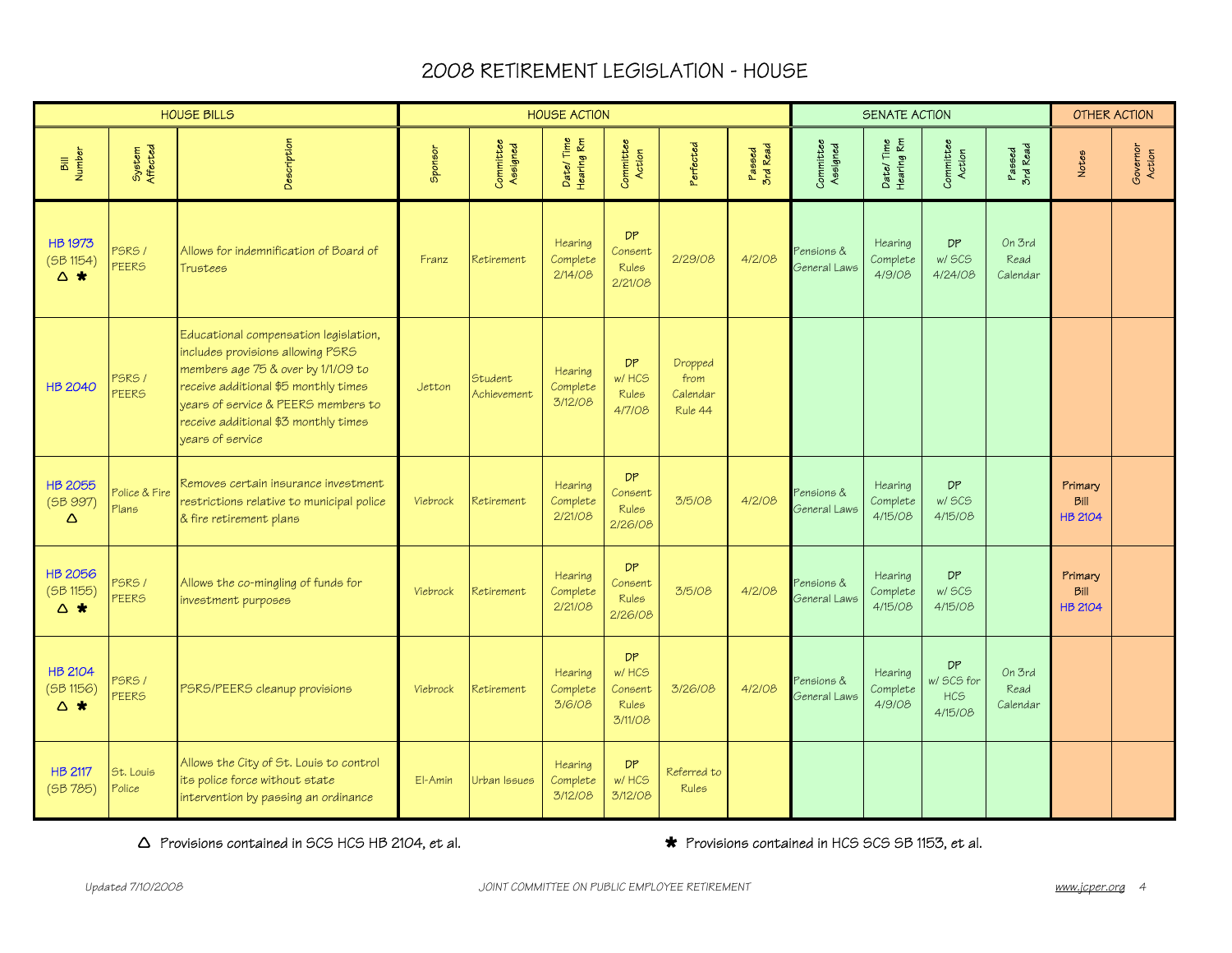|                      |                                        | <b>HOUSE BILLS</b>                                                                                                                                                                                                                                          |                      |                        | <b>HOUSE ACTION</b>            |                                              |                              |                    |                            | <b>SENATE ACTION</b>          |                                                             |                                                                      |                                          | <b>OTHER ACTION</b> |
|----------------------|----------------------------------------|-------------------------------------------------------------------------------------------------------------------------------------------------------------------------------------------------------------------------------------------------------------|----------------------|------------------------|--------------------------------|----------------------------------------------|------------------------------|--------------------|----------------------------|-------------------------------|-------------------------------------------------------------|----------------------------------------------------------------------|------------------------------------------|---------------------|
| <b>Number</b><br>БII | System<br>Affected                     | Description                                                                                                                                                                                                                                                 | Sponsor              | Committee<br>Assigned  | Date/Time<br>Hearing Rm        | Committee<br>Action                          | <sup>2</sup> erfected        | Passed<br>3rd Read | Committee<br>Assigned      | Date/Time<br>Hearing Rm       | Committee<br>Action                                         | Passed<br>3rd Read                                                   | Notes                                    | Governor<br>Action  |
| <b>HB 2204</b><br>Δ  | <b>PSRS</b>                            | Allows a member to elect the single life<br>annuity option upon divorce                                                                                                                                                                                     | Ervin                | Retirement             | Hearing<br>Complete<br>3/6/08  | DP.<br>w/ HCS<br>Consent<br>Rules<br>3/11/08 | 3/26/08                      | 4/2/08             | Pensions &<br>General Laws | Hearing<br>Complete<br>4/9/08 | <b>DP</b><br>w/ SCS for<br><b>HCS</b><br>Consent<br>4/15/08 | Removed<br>from<br>Consent<br>Calendar -<br>returned to<br>committee |                                          |                     |
| <b>HB 2281</b>       | <b>PSRS</b>                            | Modifies annual compensation cap<br>during final average salary period                                                                                                                                                                                      | Cunningham Education |                        | Hearing<br>Complete<br>4/16/08 | DP.<br>w/ HCS<br><b>Rules</b><br>5/1/08      | On<br>Perfection<br>Calendar |                    |                            |                               |                                                             |                                                                      |                                          |                     |
| <b>HB 2414</b>       | Fire<br>Protection<br><b>Districts</b> | Allows a fire protection district to<br>establish a retirement plan under<br>criteria in sections 87.005 to 87.105                                                                                                                                          | Walton               | Retirement             |                                |                                              |                              |                    |                            |                               |                                                             |                                                                      |                                          |                     |
| <b>HB 2430</b>       | <b>PSRS /</b><br><b>PEERS</b>          | Educational compensation legislation,<br>includes provisions allowing PSRS<br>members age 75 & over by 1/1/09 to<br>receive additional \$5 monthly times<br>years of service & PEERS members to<br>receive additional \$3 monthly times<br>vears of service | Holsman              | Student<br>Achievement | Hearing<br>Complete<br>4/2/08  | DP<br>w/ HCS<br>4/2/08                       |                              |                    |                            |                               |                                                             |                                                                      | Primary<br><b>Bill</b><br><b>HB 2040</b> |                     |
| <b>HB 2475</b>       | <b>PACARS</b>                          | Modifies definition of final average salary<br>& applies \$4 surcharge to criminal cases<br>paid through a fine collection center.                                                                                                                          | Stevenson            | Judiciary              |                                |                                              |                              |                    |                            |                               |                                                             |                                                                      |                                          |                     |
| <b>HB 2520</b>       | PSRS/<br><b>PEERS</b>                  | Allows any person to opt out of being a<br>member of PEERS                                                                                                                                                                                                  | Fallert              | Retirement             |                                |                                              |                              |                    |                            |                               |                                                             |                                                                      |                                          |                     |

 $\Delta$  Provisions contained in SCS HCS HB 2104, et al.  $\bullet$  **\*** Provisions contained in HCS SCS SB 1153, et al.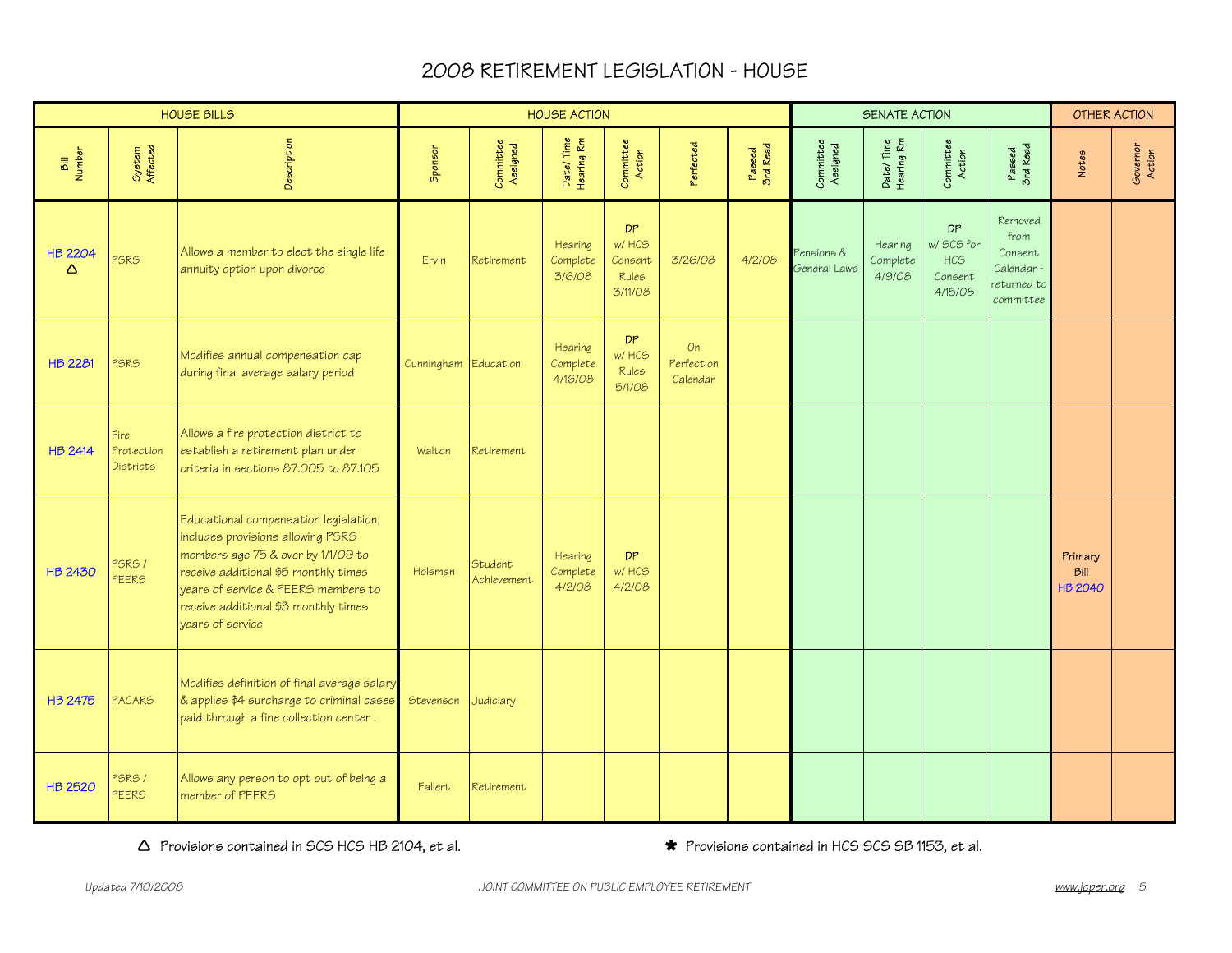|                |                           | <b>HOUSE BILLS</b>                                                                                                                                                                                                  |         |                       | <b>HOUSE ACTION</b>            |                                      |                        |                    |                                   | <b>SENATE ACTION</b>           |                      |                    |       | OTHER ACTION       |
|----------------|---------------------------|---------------------------------------------------------------------------------------------------------------------------------------------------------------------------------------------------------------------|---------|-----------------------|--------------------------------|--------------------------------------|------------------------|--------------------|-----------------------------------|--------------------------------|----------------------|--------------------|-------|--------------------|
| Bill<br>Number | System<br>Affected        | Description                                                                                                                                                                                                         | Sponsor | Committee<br>Assigned | Date/Time<br>Hearing Rm        | Committee<br>Action                  | <sup>2</sup> erfected  | Passed<br>3rd Read | Committee<br>Assigned             | Date/Time<br>Hearing Rm        | Committee<br>Action  | Passed<br>3rd Read | Notes | Governor<br>Action |
| <b>HCR 11</b>  | Social<br>Security        | Supports the repeal of the Government<br>Pension Offset & the Windfall Elimination<br>Provision                                                                                                                     | Nolte   | <b>Tax Reform</b>     | Hearing<br>Complete<br>2/19/08 | <b>DP</b><br><b>Rules</b><br>3/11/08 | <b>HCR</b><br>Calendar |                    |                                   |                                |                      |                    |       |                    |
| <b>HCR 16</b>  | Social<br><b>Security</b> | Supports the repeal of the Government<br>Pension Offset & the Windfall Elimination<br>Provision                                                                                                                     | Bivens  | Tax Reform            | Hearing<br>Complete<br>2/19/08 | <b>DP</b><br><b>Rules</b><br>3/11/08 |                        | 4/16/08            | Rules,<br>Resolutions &<br>Ethics | Hearing<br>Complete<br>4/30/08 | <b>DP</b><br>5/14/08 |                    |       |                    |
| <b>HJR51</b>   | Judicial                  | Proposes a constitutional amendment<br>abolishing the Commission on<br>Retirement, Removal, and Discipline and<br>makes the service of judges past<br>retirement age not subject to a petition<br>or appeal process | Lembke  | General Laws          |                                |                                      |                        |                    |                                   |                                |                      |                    |       |                    |

 $\Delta$  Provisions contained in SCS HCS HB 2104, et al.  $\bullet$  **\*** Provisions contained in HCS SCS SB 1153, et al.